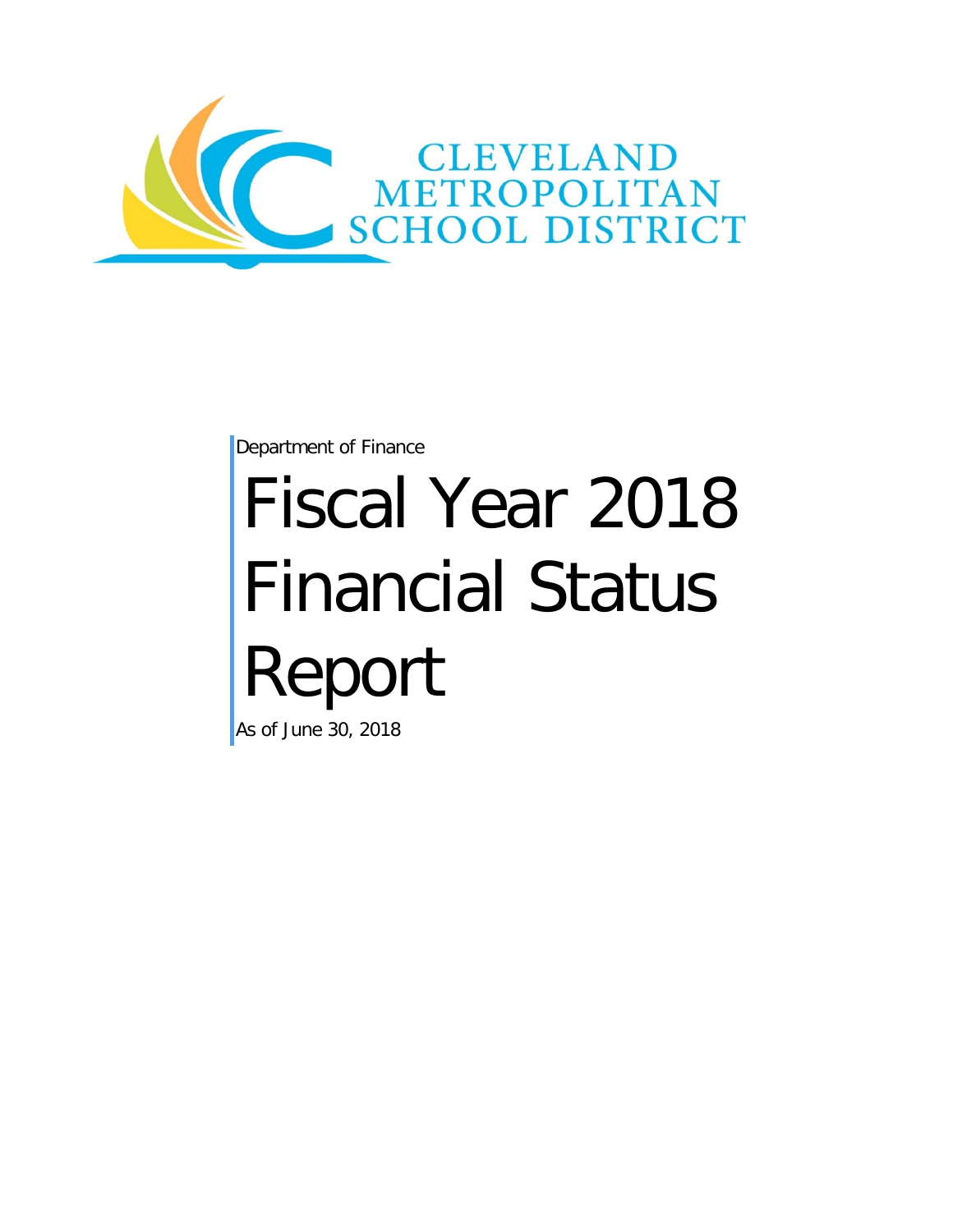#### **Summary**

**The following spreadsheet shows the revenue and expenditures by month for the General Funds as of June 30, 2018. The total revenues forecasted in the May five year forecast were \$727,176,945 and expenditures were \$748,858,638. The adopted budget approved by the Board was \$749,400,000 plus carryover encumbrances of \$20,340,770 for a total appropriation of \$769,740,769. This appropriation was increased by \$18,000,000 in June which resulted in a final appropriation of \$787,740,770.**

|                           | July |            |     | August       |      | September    |      | October       |      | November       |      | December                  |      | January      |      | February      |               | March         | April |               | May |                | June |              | Total |              |
|---------------------------|------|------------|-----|--------------|------|--------------|------|---------------|------|----------------|------|---------------------------|------|--------------|------|---------------|---------------|---------------|-------|---------------|-----|----------------|------|--------------|-------|--------------|
| Revenues                  |      |            |     |              |      |              |      |               |      |                |      |                           |      |              |      |               |               |               |       |               |     |                |      |              |       |              |
| Local                     |      | 25.982.447 |     | 78.863.954   | - 56 | 864.563      | s -  | .184.997      | -S   | 3.479.502      | - 85 | 1,802,941                 |      | \$20,913,488 |      | \$79.567.031  |               | \$23,960,590  | -SS   | 3.276.621     |     | 10.404.843     |      | 2.991.837    |       | 254,292,815  |
| State                     |      | 36.834.906 |     | 38.525.041   |      | 36.942.387   |      | 52.258.853    |      | 36.483.881     |      | 38.144.630                |      | 42.010.590   |      | \$ 34,630,723 |               | \$36.787.284  |       | \$ 36,272,870 |     | 43.231<br>.383 |      | 35.853.973   |       | 467,976,522  |
| Federal                   |      | 786.778    |     |              |      | 23.064       |      | 178.282       | - \$ | 14.949         | - \$ | 16.955                    | - \$ | 33,840       | -S   | 41.779        | $\mathcal{S}$ | 29,703        | - 55  | 117.365       |     | 17.219         |      | (13, 375)    |       | 1,246,560    |
| Other                     |      | 8.840      |     | 2.286.137    |      | 5.115.081    |      | 39            |      | 4.947          | - 86 | 4.942                     | - 55 |              |      | 36.389        |               | 13.960        | - 55  | 89.415        |     | 24,289         |      | 13,950       |       | 7,597,988    |
| <b>Total Revenues</b>     |      | 63,612,971 |     | 119.675.131  |      | 43.945.094   |      | 53,622,170    |      | 39.983.279     |      | 39,969,469                |      | 62.957.917   |      | 114.275.922   |               | 60,791,538    |       | 39,756,271    |     | 53,677,734     |      | 38,846,386   |       | 731,113,883  |
| <b>Expenditures</b>       |      |            |     |              |      |              |      |               |      |                |      |                           |      |              |      |               |               |               |       |               |     |                |      |              |       |              |
| Salaries                  |      | 37.382.121 | -SS | 26.210.651   |      | \$27,895,980 |      | \$27.781.549  |      | \$27.885.387   |      | \$42,963,905              |      | \$27.310.433 |      | \$28.247.711  |               | \$27,991,303  |       | \$27.715.835  |     | \$27,407,977   | -SS- | 26.338.777   |       | 355.131.628  |
| Benefits                  |      | .521.015   |     | \$11.292.430 |      | \$11,470,047 |      | \$11.211.570  |      | \$11.056.979   |      | \$10.874.283 \$12.232.913 |      |              |      | \$12.028.882  |               | \$10,900,808  |       | \$10.717.263  |     | \$10,449,415   |      | 9.408.880    |       | 129.164.484  |
| <b>Purchase Services</b>  |      | 14.691.045 |     | 29.569.994   |      | \$20.798.980 |      | \$ 20,079,280 |      | \$19.067.046   |      | \$21,992,924              |      | \$19,719,206 |      | \$18.329.590  |               | \$22.653.979  |       | \$19,743,968  |     | \$18.832.992   | -SG  | 21.368.730   |       | 246.847.735  |
| Materials & Supplies      |      | 423.393    |     | .756.969     |      | 3.255.688    | -S   | .336.312      | - S  | 2.150<br>.174  | -S   | 2.334.832                 | - 55 | .892.298     |      | .082.782      | - \$          | 998.190       | - 55  | .155.245      |     | .438.147       | - 5  | 870.973      |       | 18.695.004   |
| Capital Outlay            |      | 70.520     |     | 642.461      | - \$ | 539.821      | - \$ | 342.934       | - S  | 341.071        | - 55 | $.147.916$ \$             |      | 172.046      | - \$ | 81.215        | - S           | 140.719 \$    |       | 16.458        |     | 292.985        | - 86 | 505.794      |       | 4,293,940    |
| Other Objects             |      | 4.926      |     | 3,613,032    | - S  | 36.122       | - 55 | 41.415        | - S  | 64,755         |      | .071                      | - 85 | 410.221      |      | (404, 749)    | -S            | 3.267.491     | - 56  | 89,281        |     | 141.761        |      | 4,255,187    |       | 11,630,513   |
| <b>Total Expenditures</b> |      | 60.093.019 |     | 73,085,537   |      | 63.996.639   |      | 60.793.060    |      | 60.565.412     |      | 79.424.931                |      | 61.737.118   |      | 59,365,430    |               | 65,952,491    |       | 59,438,050    |     | 58,563,277     |      | 62,748,340   |       | 765,763,305  |
| Net Change in Cash        |      | 3,519,952  |     | 46.589.594   |      | (20,051,546) |      | (7, 170, 890) |      | (20, 582, 133) |      | (39, 455, 462)            |      | 1,220,800    |      | 54.910.492    |               | (5, 160, 953) |       | (19,681,779)  |     | (4,885,543)    |      | (23,901,954) |       | (34,649,422) |

*The financial information included in this report is preliminary, unaudited and subject to revision upon completion of the District's closing and audit process*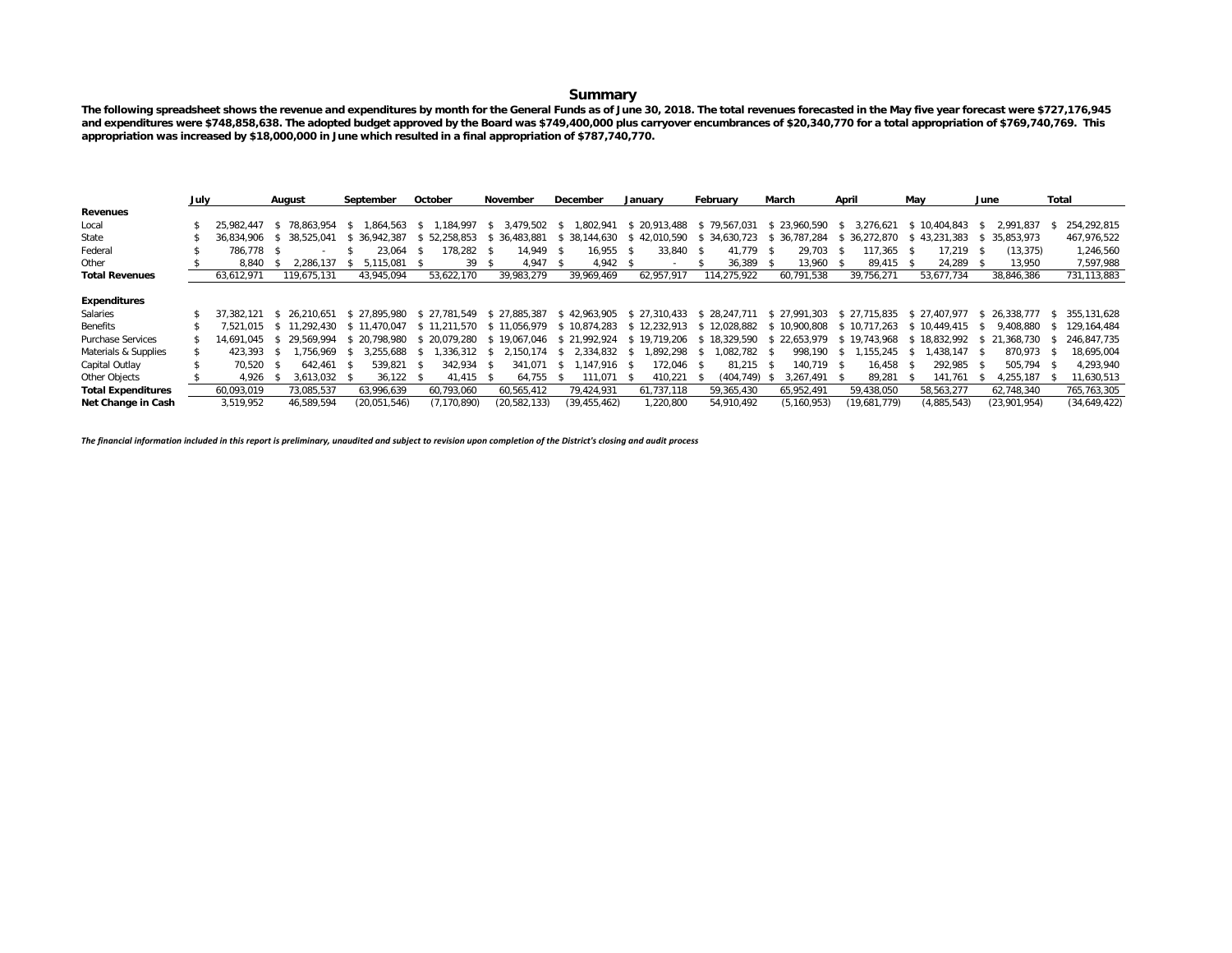MONTHLY FINANCIAL STATUS REPORT

#### **Revenue Summary**

**The Cleveland Metropolitan School District forecasted \$727,176,945 in revenue within the General Fund for the 2018 fiscal year as shown on Figure 1. As of June 30, 2018 the District had received revenue in the amount of \$731,113,883. The District has collected \$3,936,938 in excess of its target.**

|                         | <b>FY ' 18 May</b> | FY '18 Actual     |     |                |
|-------------------------|--------------------|-------------------|-----|----------------|
|                         | Forecast           |                   |     | Variance       |
| <b>Revenues</b>         |                    |                   |     |                |
| Real Property Tax       | \$<br>187,397,065  | \$<br>219,694,578 | (a) | 32,297,512.87  |
| <b>State Foundation</b> | 452,645,021        | \$<br>449,651,253 | (b) | (2,993,768)    |
| Property Tax            |                    |                   |     |                |
| Homestead &             |                    |                   |     |                |
| <b>Rollbacks</b>        | 29,171,513         | \$<br>16,400,712  |     | (12, 770, 801) |
| CAT Tax                 | 115,990            | \$                |     | (115,990)      |
| Interest                | 1,000,000          | \$<br>2,369,715   |     | 1,369,715      |
| Medicaid                | 5,530,612          | \$<br>1,025,659   |     | (4,504,953)    |
| <b>CEAP</b>             | 9,468,700          | \$<br>9,326,742   |     | (141, 958)     |
| Advances-In             | 5,111,000          | \$<br>5,111,000   |     |                |
| Casino Receipts         | 1,918,554          | \$<br>1,924,556   |     | 6,002          |
| <b>Other Revenues</b>   | 34,818,490         | \$<br>25,609,668  |     | (9, 208, 822)  |
| <b>Total Revenues</b>   | 727, 176, 945      | 731, 113, 883     |     | 3,936,938.26   |

#### **Figure 1: Forecasted Revenues and Actual Revenues**

Notes

(a) The District received \$212,991,820 in general property taxes in FY17 and forecasted \$187,397,065 in FY18. As of June 30, 2018 the District received \$219,694,578 in general property taxes.

(b) The District received state funding in FY18 based on HB 49.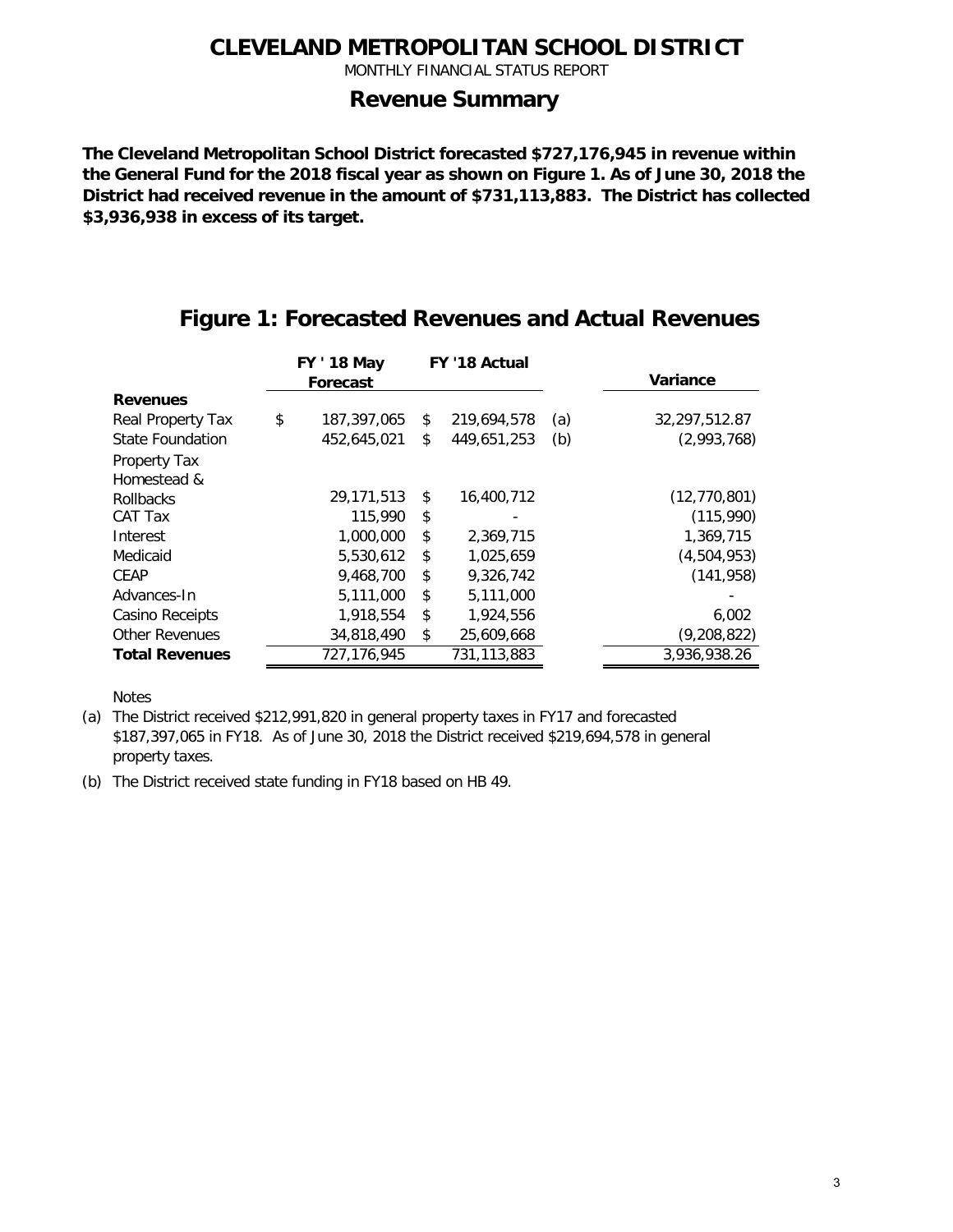MONTHLY FINANCIAL STATUS REPORT

**Figure 2 below compares revenue sources to the prior two years as of June. The three years of data will be beneficial for trend analysis performed throughout the year.**



**Figure 2: Revenue by Category**

\*Data labels represent figures for current FY\*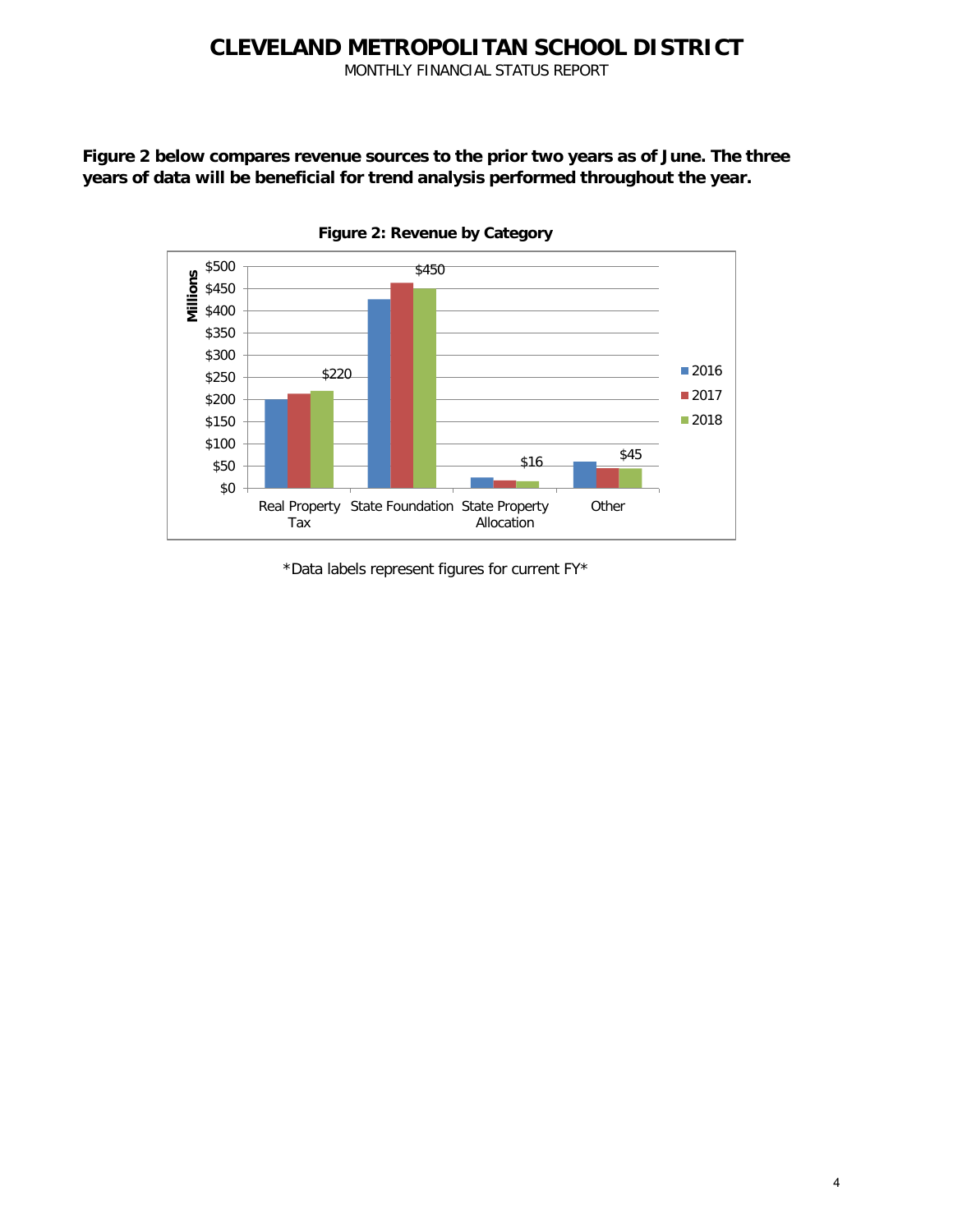MONTHLY FINANCIAL STATUS REPORT

#### **Expenditure Summary**

**The fiscal year 2018 adopted General Fund budget for the District is \$749,400,000. This budget, along with carryover encumbrances of \$20,340,770 and a June appropriation increase of \$18,000,000 resulted in a \$787,740,770 final appropriation for the year. The following information is a financial update of the status of this appropriation through June 30, 2018.**

**Through June 30, 2018 the District expended \$765,763,305 which reflects 97.00% of the District's total appropriation (see Exhibit A). The District also had outstanding encumbrances of \$16,928,436. A statistical spending range for the District is based on two analyses: first, time elapsed is twelve months, or 100.00%, of the fiscal year. Secondly, 26 of the 26, or 100.00%, of the total pay periods have passed. Figure 3 illustrates these points.**



**Overall, the District's expenditure level through June was on target based on the budget. As an examination of the categories of expenditures is performed, cyclical variances are noted between categories which related specifically to school opening activities.**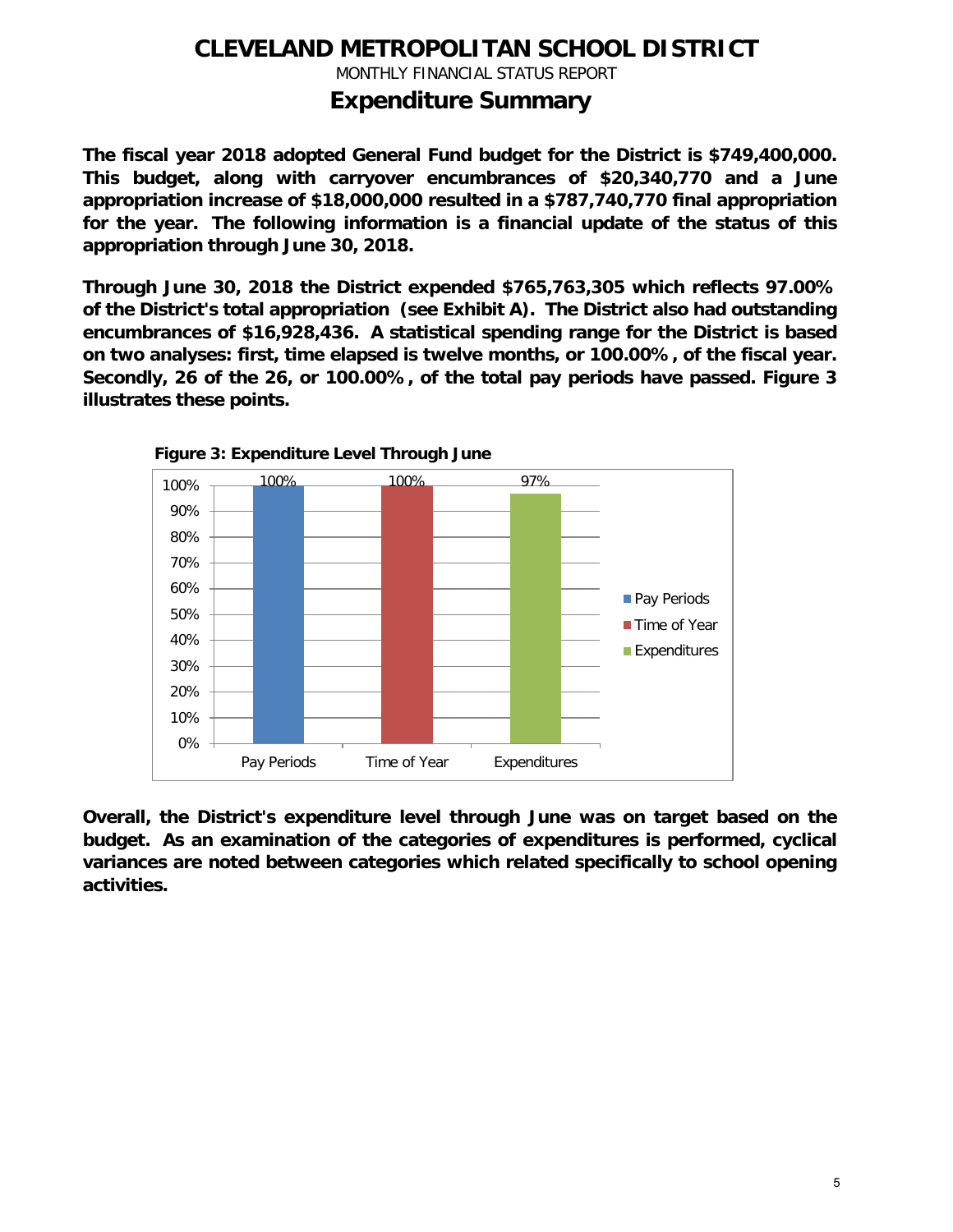MONTHLY FINANCIAL STATUS REPORT

**Figure 4 compares the various expenditure categories to the expected level and to the prior two years. Figure 5 provides the year to date expenditure level by category for the current year as well as the prior two. The three years of data will be beneficial for trend analysis performed throughout the year. Further discussion of these two figures is included on the following page.**



**Figure 4: % Spend to Budget for YTD Expenditures**

Target percent of 100.00% is based on the # of months completed in the current year.





<sup>\*</sup>Data labels represent figures for current FY\*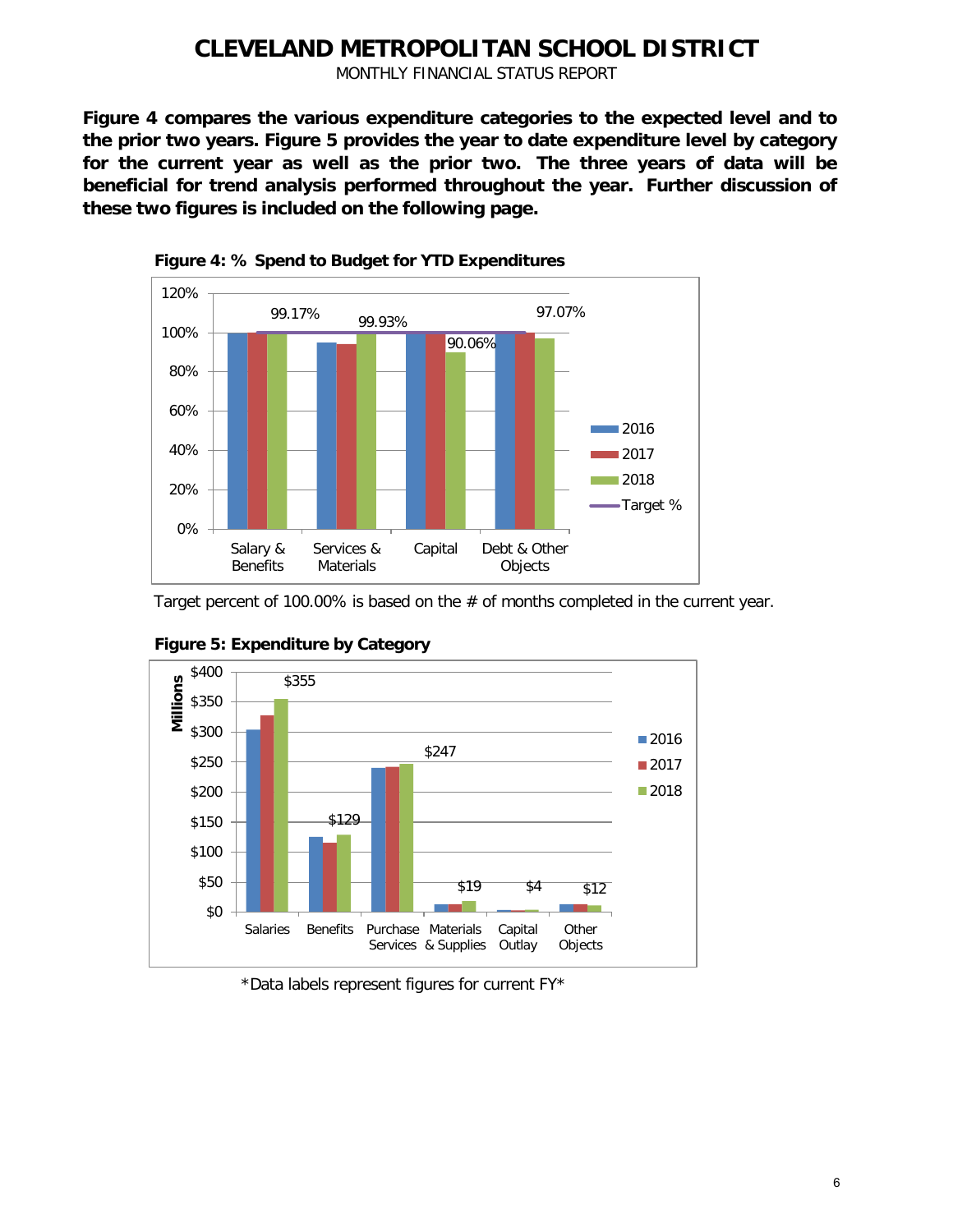MONTHLY FINANCIAL STATUS REPORT

**As Figures 4 and 5 illustrate, overall salaries and fringe benefits ended the year higher than prior years which was expected. Salaries and budget ended the year under budget. Salaries averaged \$13.2 million in June which is slightly lower than the \$14.3 million average in May. Health care costs were forecasted to increase 11.03% in FY 18 from FY 17 but saw an actual increase of 4.09%.**

**The current year Purchased Services and Materials categories indicate a 100% encumbrance/expenditure at year end. This is consistant with prior years and the cyclical nature of school operations.**

**The Capital encumbrance/expenditure level, whose budget comprises only .6% of the total General Fund budget, finished the year with a 90% encumbrance/expenditure level. It should be noted that the vast majority of ongoing construction projects are accounted for in other funds and therefore not reflected in the encumbrances/expenditures above.**

**Finally, the debt service and other objects category of encumbrance/expenditures, which mainly reflects the payment of principal and interest for the energy conservation notes and QZAB notes, treasurer and auditor fees, and the transfer of monies to other District funds (as required by State regulations), is as expected as of June 30, 2018. Debt payments occur in July and April while the transfer of monies to other District funds will occur in June.**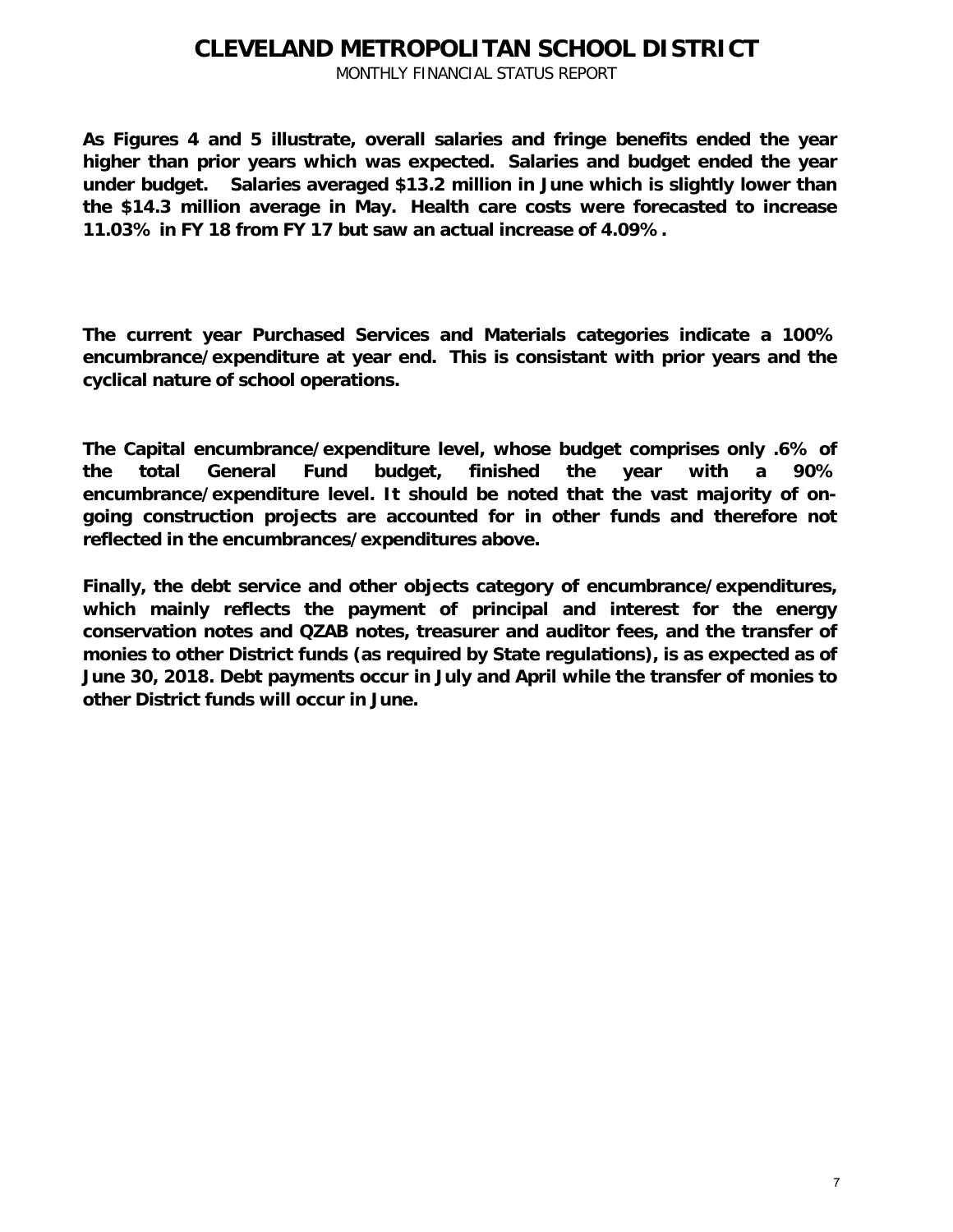MONTHLY FINANCIAL STATUS REPORT

### **Cash Balances**

**The cash balance as of June 30, 2018 is \$85,103,177. The unencumbered balance as of June 30, 2018 is \$68,174,741. See below for details.**

|                             | FY '18       |
|-----------------------------|--------------|
| Beginning Cash Balance      | 119,752,599  |
| <b>Total Revenues</b>       | 731,113,883  |
| <b>Total Expenses</b>       | 765,763,305  |
| Revenue over Expenses       | (34,649,422) |
| <b>Total Payables</b>       |              |
| <b>Ending Cash Balance</b>  | 85,103,177   |
| Encumbrances/Reserves       | 16,928,436   |
| <b>Unencumbered Balance</b> | 68,174,741   |
|                             |              |

#### **Figure 6: Cash Balances Last 3 Years**

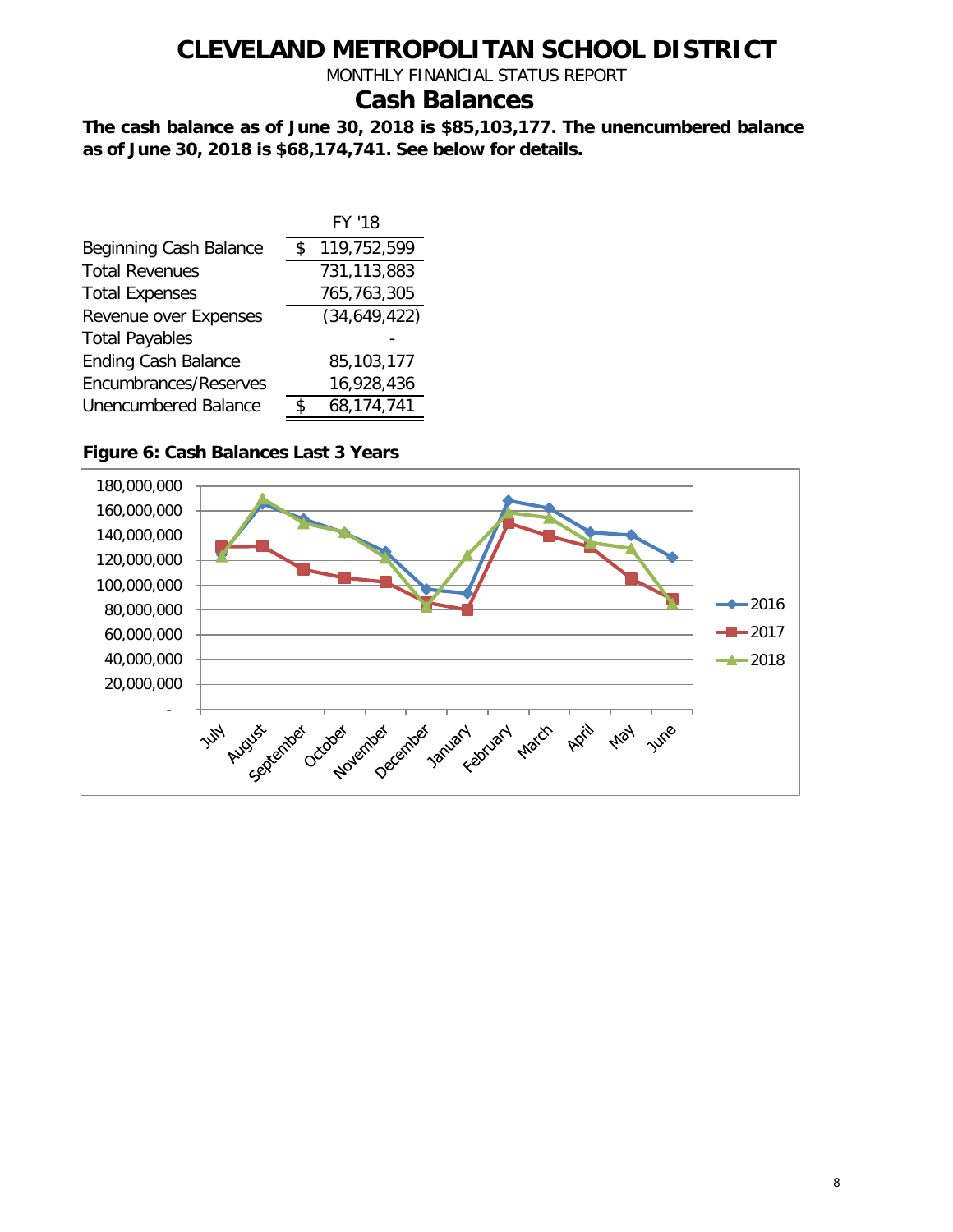

r

#### Issued On or After: 06/01/2018 Issued On or Before: 06/30/2018

| <b>Issued Date</b> | PO Number   | Supplier                                                 | <b>Total PO Amount</b> |
|--------------------|-------------|----------------------------------------------------------|------------------------|
| 06/01/2018         | PO-10016957 | Apple Education Mailstop #198-<br>Ed                     | 29,994.00              |
| 06/05/2018         | PO-10017164 | Tierney Brothers, Inc.                                   | 25,111.00              |
| 06/07/2018         | PO-10017522 | Tierney Brothers, Inc.                                   | 28,031.47              |
| 06/07/2018         | PO-10017682 | Tierney Brothers, Inc.                                   | 39,600.00              |
| 06/07/2018         | PO-10017687 | Tierney Brothers, Inc.                                   | 47,385.00              |
| 06/11/2018         | PO-10016370 | Flaghouse Inc.                                           | 46,753.00              |
| 06/11/2018         | PO-10016959 | Houghton Mifflin Harcourt                                | 34,260.93              |
| 06/11/2018         | PO-10017203 | <b>Central Restaurant Products</b>                       | 39,520.00              |
| 06/11/2018         | PO-10018246 | G & G Inc.                                               | 45,640.00              |
| 06/12/2018         | PO-10013858 | <b>Curriculum Associates</b>                             | 35,556.85              |
| 06/12/2018         | PO-10016475 | Tierney Brothers, Inc.                                   | 44,478.00              |
| 06/12/2018         | PO-10017748 | <b>Council Of The Great City</b><br>Schools              | 45,000.00              |
| 06/12/2018         | PO-10018273 | Sadlier Oxford                                           | 26,954.37              |
| 06/14/2018         | PO-10018283 | Houghton Mifflin Harcourt                                | 42,597.69              |
| 06/14/2018         | PO-10018286 | Apple Education Mailstop #198-<br>Fd                     | 29,861.85              |
| 06/14/2018         | PO-10018288 | Apple Education Mailstop #198-<br>Ed                     | 33,339.90              |
| 06/15/2018         | PO-10013116 | Myon LLC                                                 | 39,360.00              |
| 06/15/2018         | PO-10017124 | <b>Learning Without Tears</b>                            | 37,752.00              |
| 06/15/2018         | PO-10017819 | Heutink dba Nienhuis Montessori<br>Usa, Inc.             | 26,462.58              |
| 06/15/2018         | PO-10017883 | Tierney Brothers, Inc.                                   | 46,198.98              |
| 06/15/2018         | PO-10018296 | Apple Education Mailstop #198-<br>Ed                     | 26,447.00              |
| 06/15/2018         | PO-10018301 | Dell Computer Corp.                                      | 39,150.00              |
| 06/15/2018         | PO-10018313 | <b>Microsoft Corporation</b>                             | 25,000.00              |
| 06/15/2018         | PO-10018314 | Apple Education Mailstop #198-<br>Ed                     | 25,000.00              |
| 06/15/2018         | PO-10018318 | Tierney Brothers, Inc.                                   | 30,266.00              |
| 06/15/2018         | PO-10018319 | Health And Fitness Inc.                                  | 49,935.04              |
| 06/15/2018         | PO-10018322 | Middlefield Farm & Garden, Inc.<br><b>DBA Mentor MFG</b> | 36,397.00              |
| 06/18/2018         | PO-10017751 | Scholastic Inc,                                          | 44,651.52              |
| 06/18/2018         | PO-10017866 | Greenwood Publishing Group,<br>LLC DBA Heinemann         | 46,676.70              |
| 06/18/2018         | PO-10018325 | Tierney Brothers, Inc.                                   | 46,195.00              |
| 06/18/2018         | PO-10018326 | Apple Education Mailstop #198-<br>Ed                     | 34,348.31              |
| 06/18/2018         | PO-10018334 | Tierney Brothers, Inc.                                   | 33,125.00              |
| 06/18/2018         | PO-10018336 | Tierney Brothers, Inc.                                   | 37,999.99              |
| 06/18/2018         | PO-10018337 | Logicalis, Inc.                                          | 34,904.50              |
| 06/19/2018         | PO-10018344 | Tierney Brothers, Inc.                                   | 42,480.00              |
| 06/19/2018         | PO-10018345 | Tierney Brothers, Inc.                                   | 40,250.00              |
| 06/19/2018         | PO-10018346 | Tierney Brothers, Inc.                                   | 37,021.00              |
| 06/19/2018         | PO-10018347 | Tierney Brothers, Inc.                                   | 48,099.00              |
| 06/21/2018         | PO-10018351 | Dell Computer Corp.                                      | 35,547.75              |
| 06/22/2018         | PO-10018352 | Apple Education Mailstop #198-<br>Ed                     | 49,900.00              |
| 06/22/2018         | PO-10018353 | <b>Buckeye Educational Systems</b>                       | 30,094.00              |
| 06/28/2018         | PO-10018356 | <b>Martin Public Seating, LLC</b>                        | 40,801.75              |